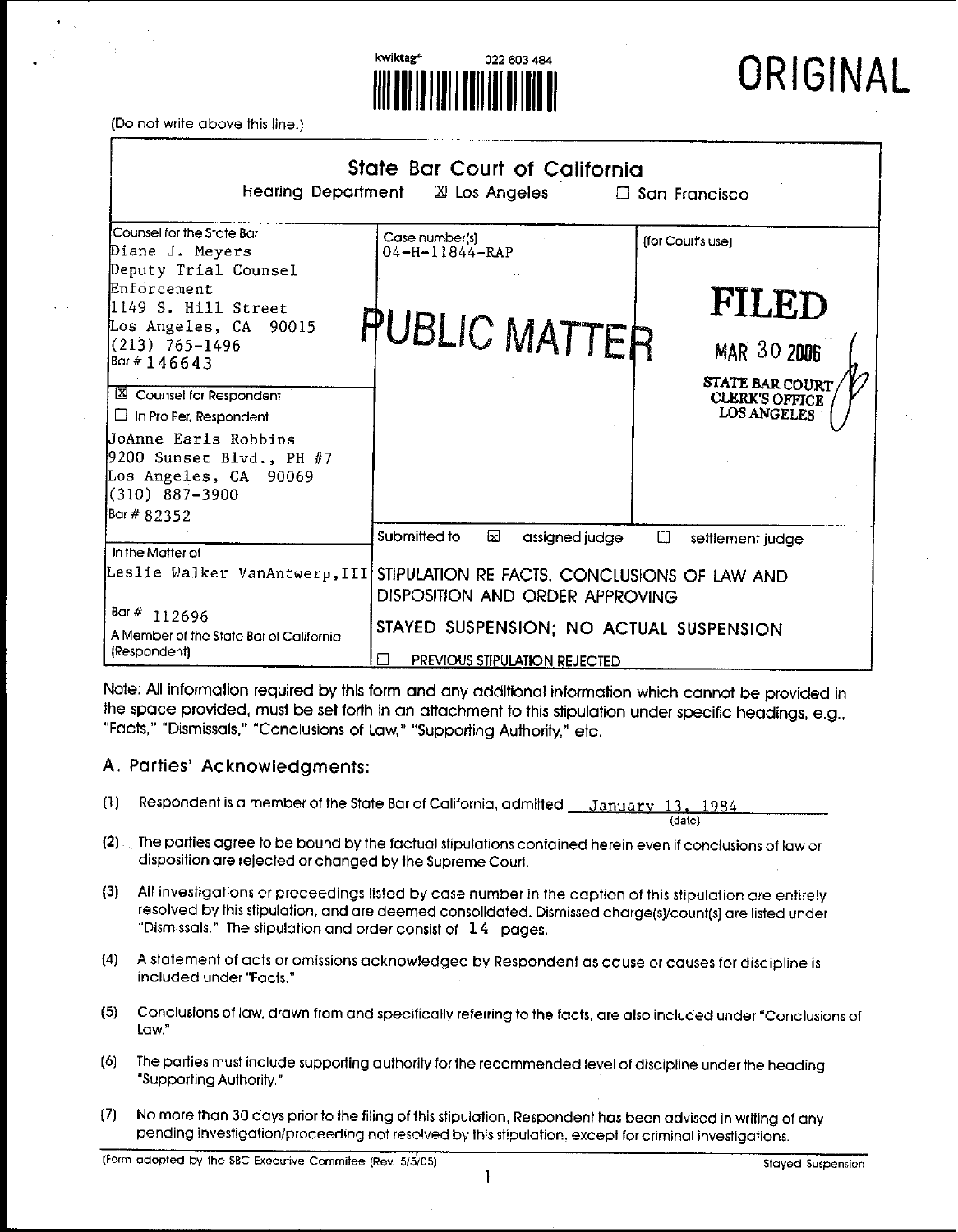Do not wrile above this line.)

- Payment of Disciplinary Costs--Respondent acknowledges lhe provisions of Bus. & Prof. Code §§6086.1 O & (8) 6140.7. (Check one option only):
	- (a] [] costs added to membership fee for calendar year following efteclive date of discipline
	- (b)  $\Box$  costs to be paid in equal amounts prior to February 1 for the following membership years:
		- (hardship, special circumstances or other good cause per rule 282, Rules of Procedure)
	- (c) [3 costs waived in part as set forth in a separate altachment entitled "Partial Waiver of Costs"
	- $(d)$   $\Box$  costs entirely waived
- **B. Aggravating Circumstances [for definition, see Standards for Attorney Sanctions for Professional Misconduct, standard 1.2(b)]. Facts supporting aggravating circumstances are required.**
- $[1]$   $[2]$  Prior record of discipline [see standard 1.2(f)]
	- (a)  $\boxtimes$  State Bar Court case # of prior case  $\frac{01-0-04248}{0.02-0-12099}$
	- (b)  $\%$  Date prior discipline effective  $\Delta\gamma$  11 3, 2003
	- (c)  $\bar{w}$  Rules of Professional Conduct/State Bar Act violations: Business and Professions

Code sections  $6068(m)$  and  $6068(o)(2)$ ; Rule 3-110(A) of the Rules of

Professional Conduct.

 $(d)$   $\boxtimes$  Degree of prior discipline  $\frac{\text{public} \times \text{sepc}(1)}{\text{D}}$ 

- (e] [] If Respondent has two or more incidents of prior discipline, use space provided below or a , separate attachment entitled "Prior Discipline".
- $[2]$   $\Box$ Dishonesty; Respondent's misconduct was surrounded by or followed by bad faith, dishonesty, concealment, overreaching or other violations of the State Bar Act or Rules of Professional Conduct.
- $[3]$   $\Box$ Trust Violation: Trust funds or property were Involved and Respondenl refused or was unable to account to the client or person who was the object of the misconduct for improper conduct toward said funds or property.
- $(4)$   $\Box$ Harm: Respondent's misconduct harmed significantly a client, the public or the administration of justice.
- **(5] []** Indifference: Respondent demonstrated indilference toward rectification of or atonement for lhe consequences of his or her misconduct.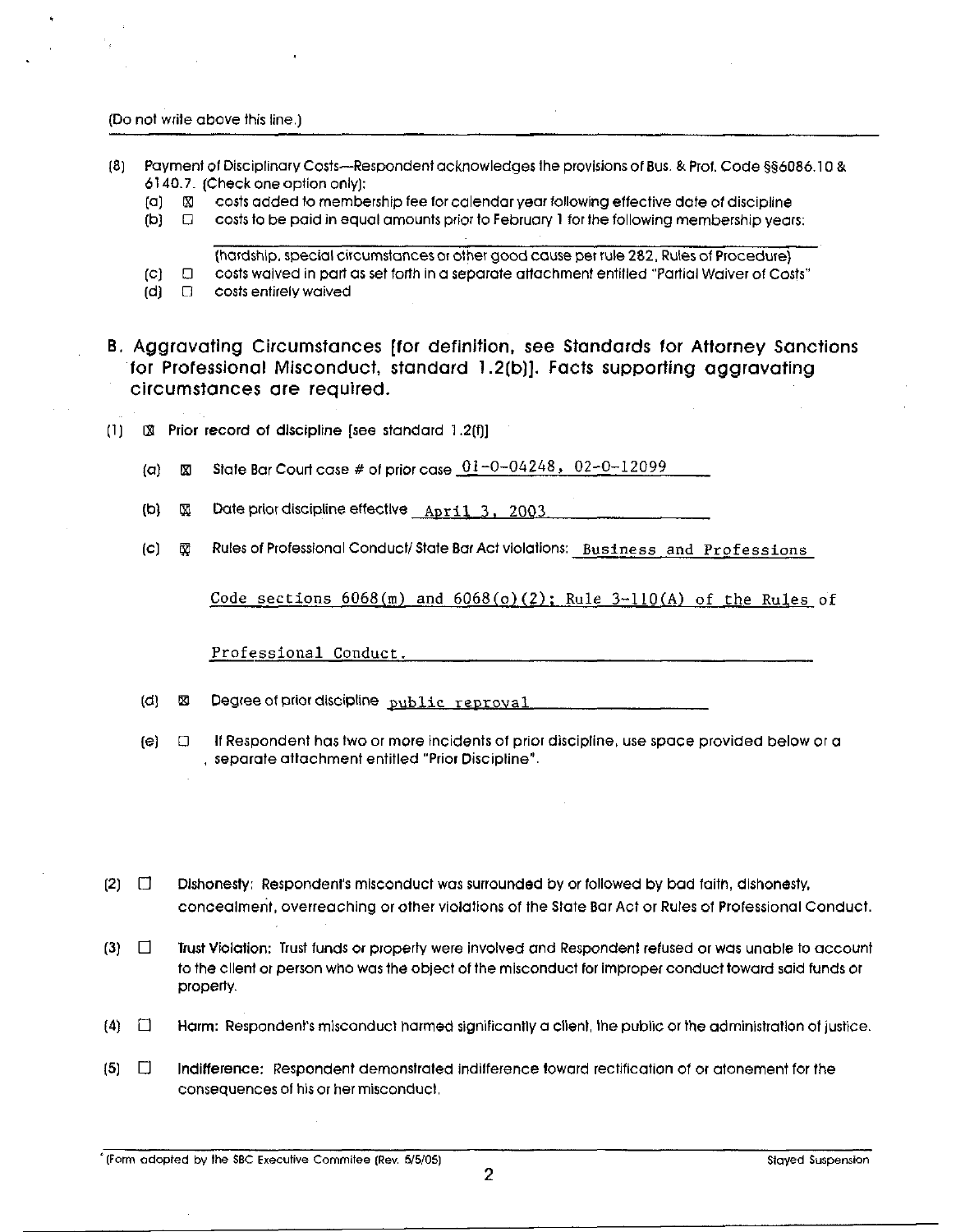#### (Do not write above this line,)

- $[6]$   $\Box$  Lack of Cooperation: Respondent displayed a lack of candor and cooperation to victims of his/her misconduct or to the State Bar during disciplinary investigation or proceedings.
- [] Multiple/Paltem of Misconducl: Respondent's current misconduct evidences multiple acts of  $(7)$ wrongdoing ordemonstrates a paltern of misconduct. See attachment to Stipulation at po 9
- $[8]$   $\Box$  No aggravating circumstances are involved.

Additional aggravating circumstances:

# **C. Mitigating Circumstances [see standard 1.2(e)]. Facts supporting mitigating .circumstances are required.**

- (1) [] No Prior Discipline: Respondent has no prior record of discipline over many years of practice coupled with present misconduct which is not deemed serious.
- {2} ~ No Harm: Respondent did not harm the client or person who was the objecl of the misconduct.
- Candor/Cooperation: Respondent displayed spontaneous candor and cooperation with the victims of  $(3)$ his/her misconduct and to the State Bar during disciplinary Investigation and proceedings.
- [4] E) Remorse: Respondent promplly took objective steps spontaneously demonstrating remorse and recognition of the wrongdoing, which steps were designed to timely atone for any consequences of his/her misconduct,
- (5) [] Restitution: Respondent paid \$ on in restitution to criminal proceedings. without the threat or force of disciplinary, civil or
- (6) [] Delay: These disciplinary proceedings were excessively delayed. The delay is hal attributable Io Respondent and the delay prejudiced him/her.
- $(7)$   $\Box$  Good Faith: Respondent acted in good faith,
- [] Emotional/Physical Difficulties: At lhe time of the stipulated acl or acts of professional misconducl, Respondent suffered extreme emotional difficulties or physical disabilities which expert lestimony would establish was directly responsible for the misconduct. The difficulties or disabilities were not the product of any illegal conduct by the member, such as illegal drug or substance abuse, and Respondent no longer suffers from such difficulties or disabilities.
- [9] E) Family Problems: At the time of the misconduct, Respondent suffered extreme difficulties in his/her personal life which were other lhan emotional or physical in nature.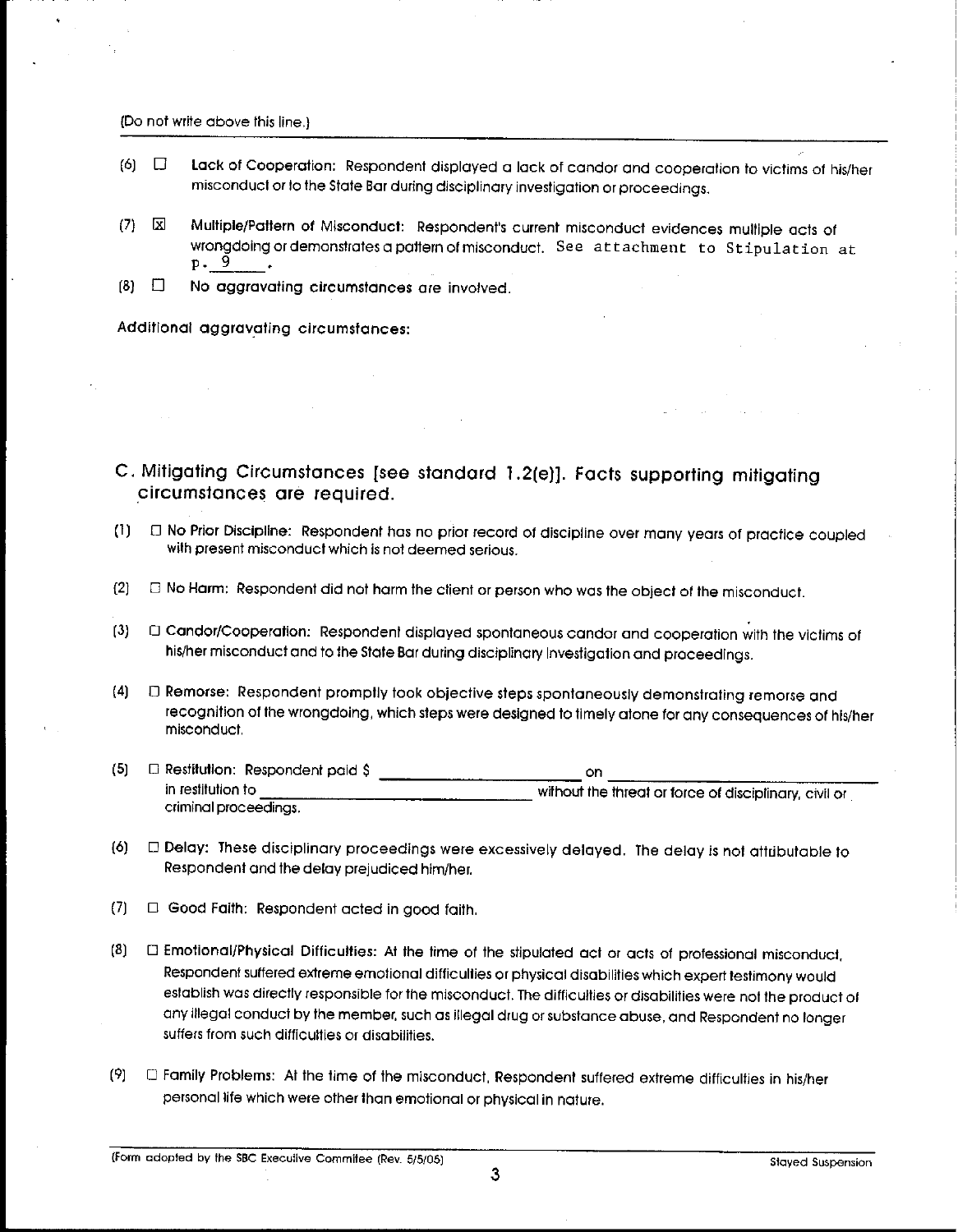[Do not write above this line.]

- [10] [] Severe Financial Stress: At the time of lhe misconduct, Respondent suffered from severe financial stress which resulted from circumstances not reasonably foreseeable or which were beyond his/her control and which were directly responsible for the misconducl.
- (11)  $\Box$  Good Character: Respondent's good character is attested to by a wide range of references in the legal and general communities who are aware of 1he full extent of his/her misconduct.
- (12) [] Rehabililation: Considerable time has passed since the acts of professional misconduct occurred followed by convincing proof of subsequent rehabilitation.
- $(13)$   $\Box$  No mitigating circumstances are involved.

Addilional mitigating circumstances:

See attachment to stipulation at p. 10 .

#### **D.** Discipline

- 1.  $\times$  Stayed Suspension.
	- $(a)$   $|X|$ Respondent must be suspended from the practice of law for a period of  $\_\texttt{one year}$ .
		- **i.**  $\Box$ and until Respondent shows proof satisfactory to the State Bar Court of rehabilitation and present fitness to practice and present learning and ability in the law pursuant to standard 1.4[¢)[ii], Standards for Attorney Sanctions for Professional Misconduct.
		- **ii, []** and until Respondent pays restitution as set fodh in the Financial Condilions form atlached to this Stipulation.
		- iii.  $\Box$  and until Respondent does the following:

The above-referenced suspension is slayed.

2.  $\Sigma$  Probation.

Respondent is placed on probation for a period of two years , which , which will commence upon the effective date of the Supreme Court order herein. (See rule 953, California Rules of Coud.)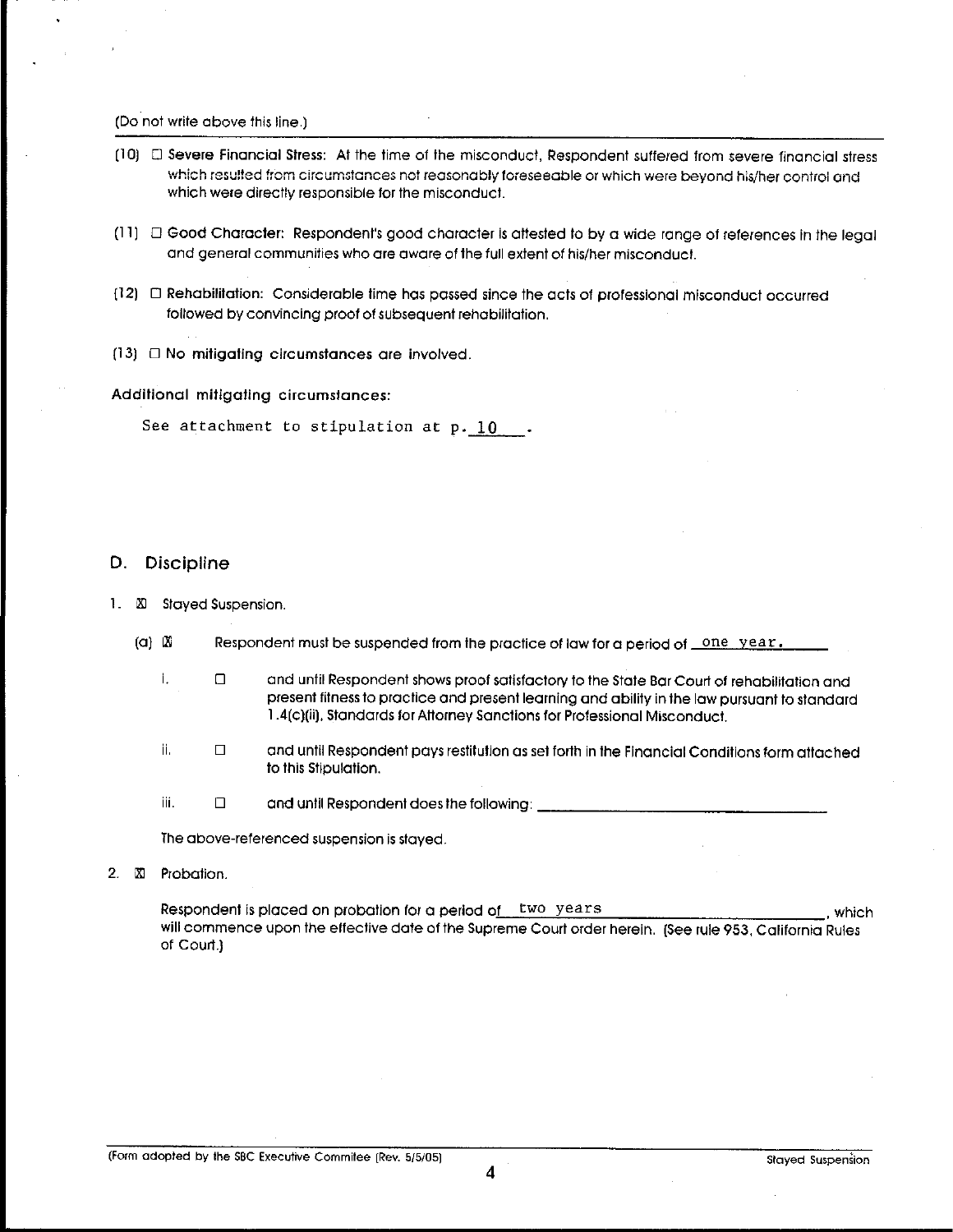(Do not write above this line.)

## **Additional Conditions of Probation:**

- [1]  $[3]$  During the probation period, Respondent must comply with the provisions of the State Bar Act and Rules of Professional Conduct.
- $\Box$  $(2)$ Within ten (10) days of any change, Respondent must report to the Membership Records Office of the State Bar and to the Offioe of Probation of the Slate Bar of Calitomla ["Office of Probation"], all changes of information, including current office address and telephone number, or other address for State Bar purposes, as prescribed by section 6002. I of the Business and Professions Code.
- [3]

 $[4]$ 

- Ø. Within 30 days from the effective date of discipline, Respondent must contact the Office of Probation and schedule a meeting with Respondent's assigned probation deputy to discuss these terms and conditions of probation. Upon the direction of the Office of Probation, Respondent must meet with the probation deputy either in-person or by telephone. During the period of probation, Respondent must promptly meet with the probation deputy as directed and upon request.
- $\infty$ Respondent must submit written quarterly reports 1o the Office of Probation on each January ] O, April 10, July 10, and October 10 of the period of probation. Under penalty of perjury, respondent must state whether respondent has complied with the State Bar Act, the Rules of Professional Conduct, and all conditions of probation during the preceding calendar quarter. Respondent must also state in each report whelher there are any proceedings pending against him or her in the Slate Bar Court and, if so, the case number and current status of that proceeding. If the first report would cover less than 30 days, lhat report must be submitted on the next quarter date, and cover the extended period.

In addition to all quarterly reports, a final report, containing the same information, is due no earlier than twenty (20) days before the last day of the period of probation and no laler than lhe last day of probation.

- (5]  $\Box$ Respondent must be assigned a probation monitor. Respondent must promptly review the terms and conditions of probation with the probation monitor to establish a manner and schedule of compliance. During the period of probation, Respondent must furnish to the monitor such reports as may be requested, in addition to the quarterly reports required to be submitted to the Office of Probation. Respondent must cooperate fully wilh lhe probation monitor,
- $[6]$   $[8]$ Subject to assertion of applicable privileges, Respondent must answer fully, promptly and truthfully any inquiries at the Office of Probation and any probation monitor assigned under these conditions which are directed to Respondent personally or in writing relating 1o whether Respondent is complying or has complied wilh the probation conditions.
- $(7)$   $\Box$ Within one (1) year of the effective date of the discipline herein, respondent must provide to the Office of Probation satisfactory proof of atlendance at a session of State Bar Ethics School, and passage of the test given al the end of that session.
	- [2] No Ethics School recommended. Reason: See attachment at p, 10,
- **(8] []** Respondent must comply with all conditions of probation imposed in the underlying criminal matter and must so declare under penalty of perjury in conjunction with any quarterly report to be filed with the Office of Probation.
- $(9)$  $\Box$  The following conditions are attached hereto and incorporated:
	- $\square$  Substance Abuse Conditions  $\square$  Law Office Management Conditions

**5**

 $\Box$ Medical Conditions **Example 2** Financial Conditions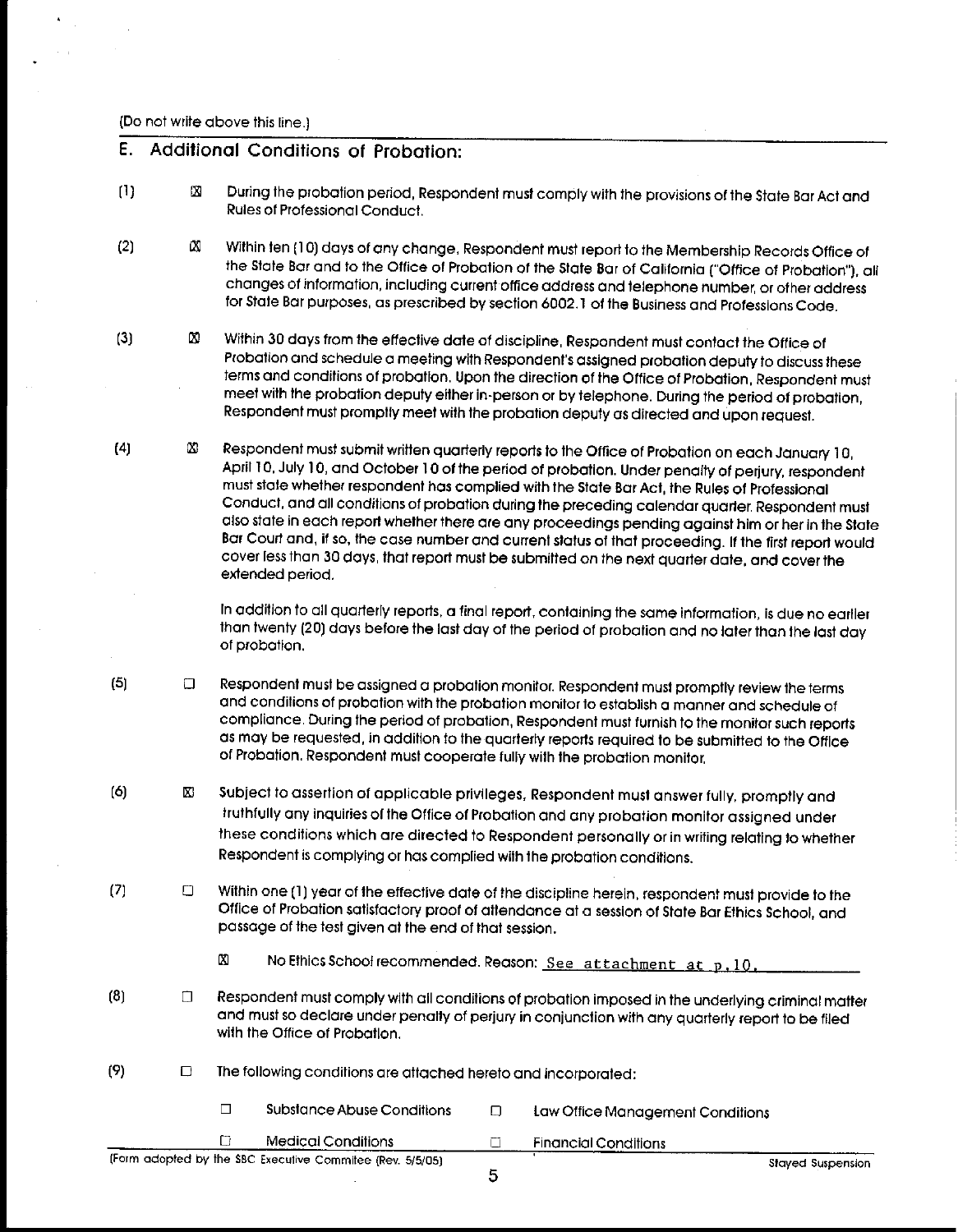(Do not write above this line,)

**F. Other Conditions Negotiated by the Parties:**

 $[1]$   $\Box$  Multistate Professional Responsibility Examination: Respondent must provide proof of passage of the Multistate Professional Responsibility Examination ("MPRE"), administered by the National Conference ol Bar Examiners, to the Office of Probation within one year, Failure to pass the MPRE results in actual suspension without further hearing until passage. But see rule 951(b), California Rules of Court, and rule 321(a)(1) & (c), Rules of Procedure.

 $\sim$ 

 $\mathcal{L}_{\rm{max}}$  .

 $\boxtimes$  No MPRE recommended. Reason: See attachment at p. 10,

 $(2)$   $\Box$  Other Conditions: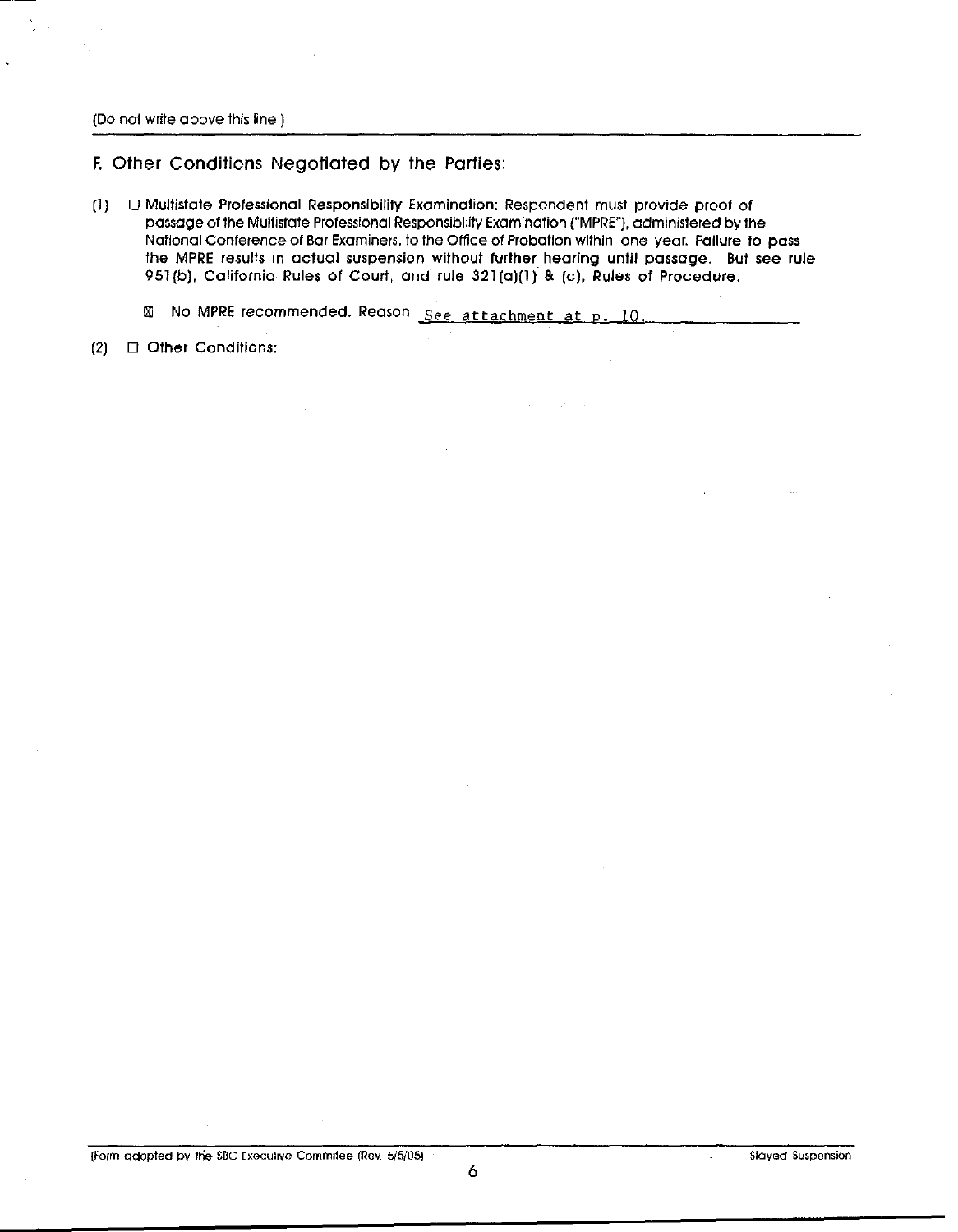#### ATTACHMENT TO

## STIPULATION RE FACTS, CONCLUSIONS OF LAW AND DISPOSITION

IN THE MATTER OF: LESLIE WALKER VAN ANTWERP III

 $CASE NUMBER(S): 04-H-11844-RMT$ 

#### FACTS AND CONCLUSIONS OF LAW.

Respondent admits that the following facts are true and that he is culpable of violations of the specified statutes and/or Rules of Professional Conduct.

#### **Facts**

1. On or about March 6, 2003, Respondent entered into a Stipulation Re Facts, Conclusions of Law and Disposition ("Stipulation") with the State Bar of California in case numbers 01-O-04248 and 02-0-12099.

2. On or about March 13, 2003, the Hearing Department of the State Bar Court filed an order approving the Stipulation and imposing a public reproval with conditions set forth in the Stipulation ("reproval order").

3. On or about March 13, 2003, the reproval order was properly served by mail upon Respondent.

4. Pursuant to the March 13, 2003 reproval order, Respondent was ordered to comply with the following conditions for a period of one year:

> a. to comply with the State Bar Act and Rules of Professional Conduct;

b. to report to the Membership Records Office of the State Bar and to the Office of Probation of the State Bar of California ("Office of Probation"), within 10 days, all changes of infomaation, including current office address and telephone number, or other address for State Bar purposes, as prescribed by section 6002.1 of the Business and Professions Code;

c. to submit written quarterly reports to the Office of Probation each January 10, April 10, July 10 and October 10 of the condition period attached to the reproval, certifying under penalty of perjury whether he has complied with the State Bar Act, Rules of Professional Conduct, and all conditions of the reproval during the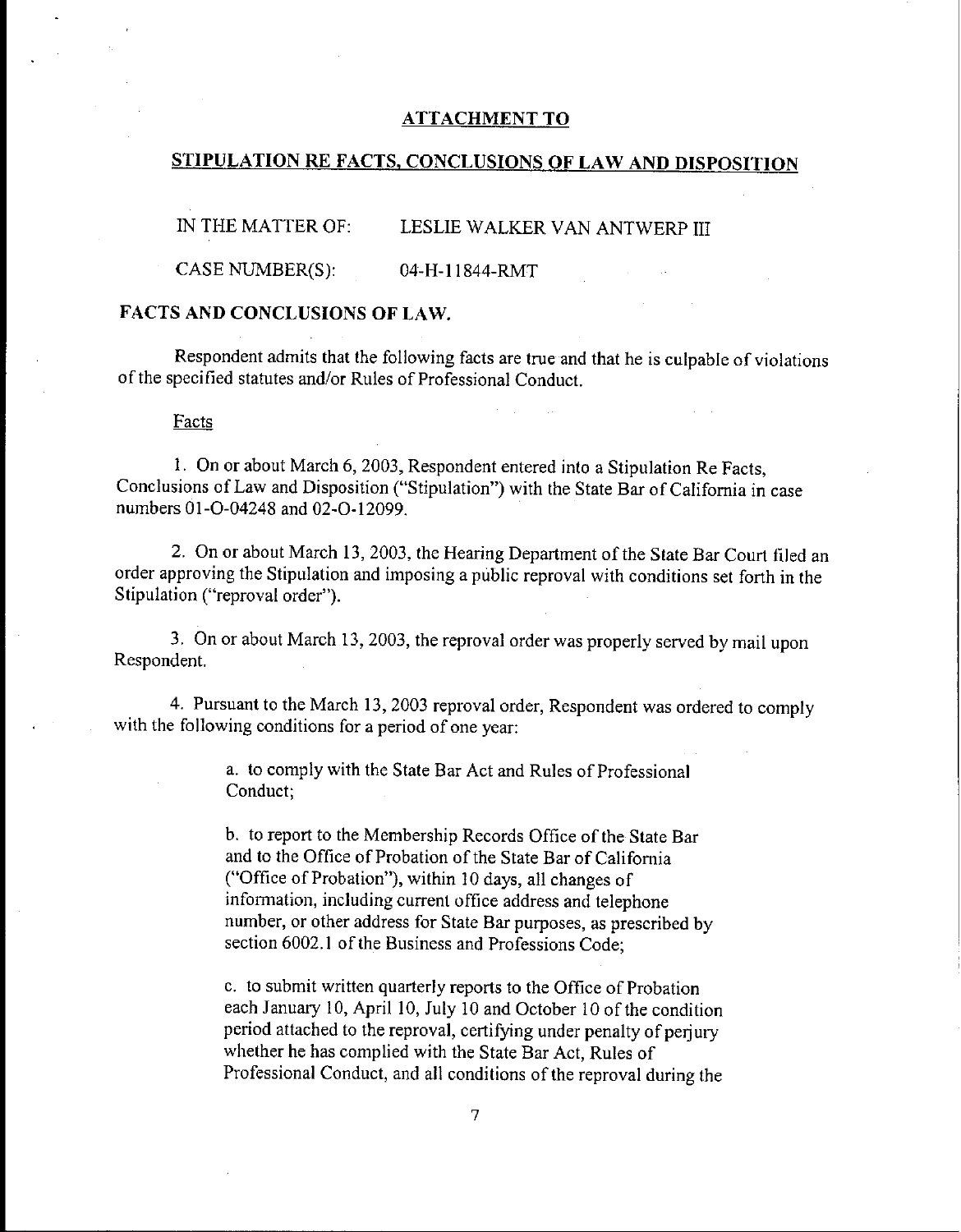preceding calendar quarter and to file a final report containing the same information no earlier than twenty days prior to the expiration of the condition period attached to the reproval and no later than the last day of said period;

d. to pay restitution to Julian Estrada, or the Client Security Fund if appropriate, in the amount of \$1,100, plus 10% interest per annum accruing from April 1, 2002.until paid in full, and prowide proof of same to the Office of Probation within nine months of the effective date of the disciplinary order;

e. to attend State Bar Ethics School ("Ethics School"), pass the test given at the end, and provide satisfactory proof of same to the Office of Probation within one year of the effective date of the disciplinary order; and

f. to take and pass the Multistate Professional Responsibility Examination ("MPRE") and to provide satisfactory proof of same to the Office of Probation within one year of the effective date of the disciplinary order.

5. The March 13, 1003 reproval order became effective on April 3, 2003.

6. On or about April 28, 2003, Probation Deputy Eddie Esqueda ("Esqueda") of the Office of Probation sent a letter to Respondent in which he reminded Respondent of the terms and conditions of his reproval imposed pursuant to the reproval order. In the April 28, 2003 letter, Esqueda specifically advised Respondent regarding his obligations to file quarterly reports commencing July 10, 2003; submit proof of payment of restitution by January 3, 2004; submit proof of successful completion of Ethics School by April 3, 2004; and submit proof of successful passage of the MPRE by April 3, 2004. Enclosed with the April 28, 2003 letter to Respondent were, among other things, copies of the relevant portion of the Stipulation setting forth the conditions of Respondent's reproval; an MPRE schedule/ information sheet; a quarterly report instruction sheet; a quarterly report form specially tailored for Respondent to use in submitting his quarterly reports; and an information sheet regarding submitting proof of payment of restitution.

7. Respondent received the April 28, 2003 letter from Esqueda.

8. Respondent failed to timely file with the Office of Probation the quarterly reports that were due no later than July 10, 2003, October 10, 2003, and January 10, 2004. The quarterly report that was due no later than July 10, 2003 was not received by the Office of Probation until July 14, 2003. The quarterly report that was due no later than October 10, 2003 was not received by the Office of Probation until October 16, 2003. And, the quarterly report that was due no later than January 10, 2004 was not received by the Office of Probation until January 28, 2004.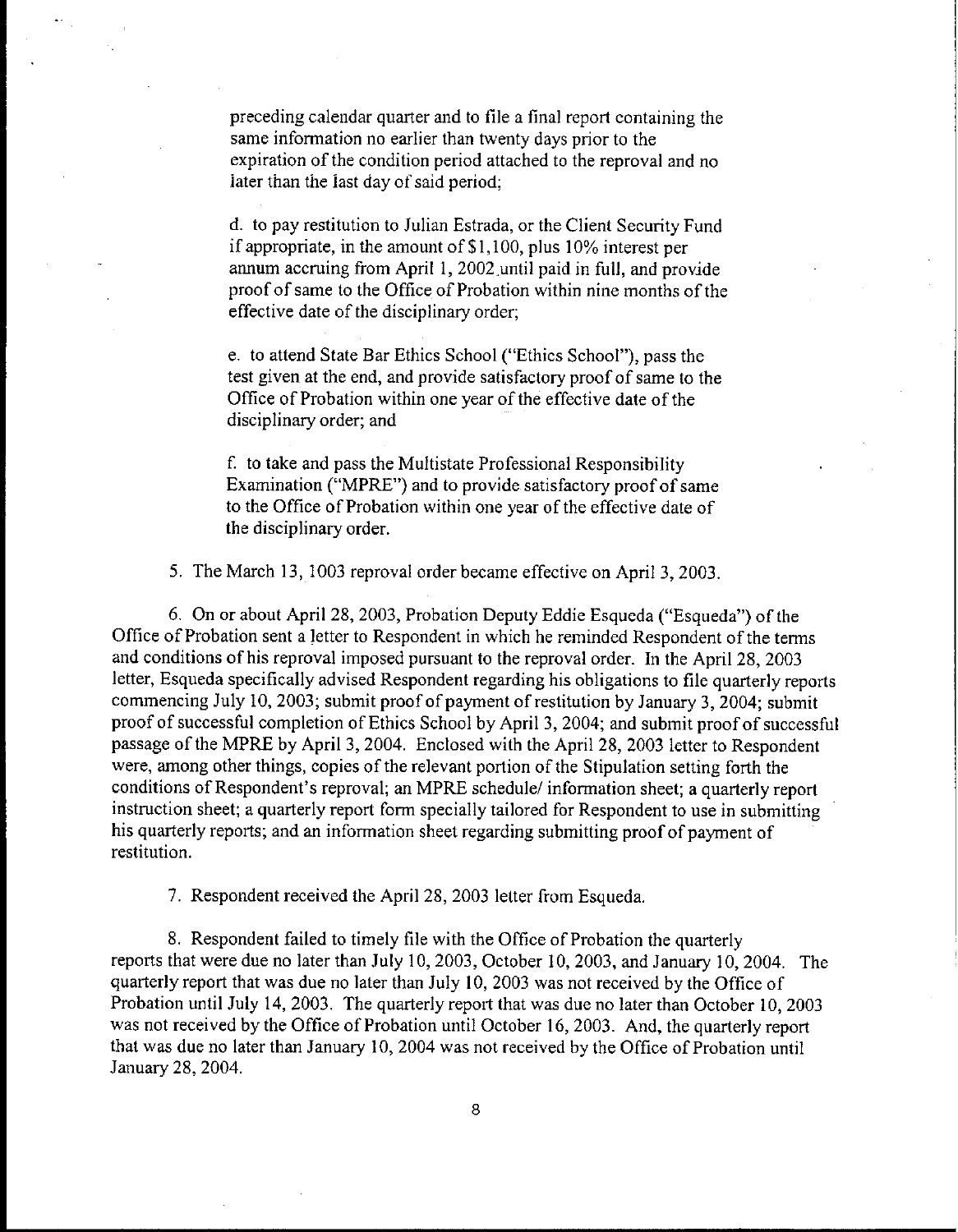9. Respondent failed to timely file with the Office of Probation the final report that was due no later than April 3, 2004. The final report was not received by the Office of Probation until April 12, 2004.

l 0. Although Respondent timely paid restitution to his former client, Julian Estrada, he failed to timely submit to the Office of Probation proof of having paid the restitution, which proof was due no later than January 3, 2004. Respondent did not provide to the Office of Probation satisfactory proof of said restitution until January 28, 2004.

11. Respondent failed to timely complete Ethics School and provide proof of same to the Office of Probation, which was to have been completed by April 3, 2004. Respondent tardily completed Ethics School on April 8, 2004.

12. Respondent failed to timely take and pass the MPRE and provide proof of same to the Office of Probation, which was to have been completed by April 3, 2004.

13. Respondent did take and pass the MPRE on August 13, 2004, which was the very next opportunity to do so.

## Conclusions of Law

14. By failing to timely file the required quarterly reports and final report, failing to timely submit proof of payment of restitution, failing to timely complete Ethics School, and by failing to timely take and pass the MPRE and provide proof of same to the Office of Probation, Respondent failed to comply with the terms and conditions of the reprovaI order.

15. By failing to comply with the terms and conditions of the reproval order, Respondent wilfully violated rule 1-110 of the Rules of Professional Conduct.

#### **PENDING PROCEEDINGS.**

The disclosure date referred to, on page one, paragraph A.(7), was March 16, 2006.

#### AGGRAVATING CIRCUMSTANCES.

## FACTS SUPPORTING AGGRAVATING CIRCUMSTANCES.

#### Multiple Acts of Misconduct

Respondent belatedly filed three quarterly reports, his final report, and proof of his restitution payment; and belatedly completed Ethics School and the MPRE.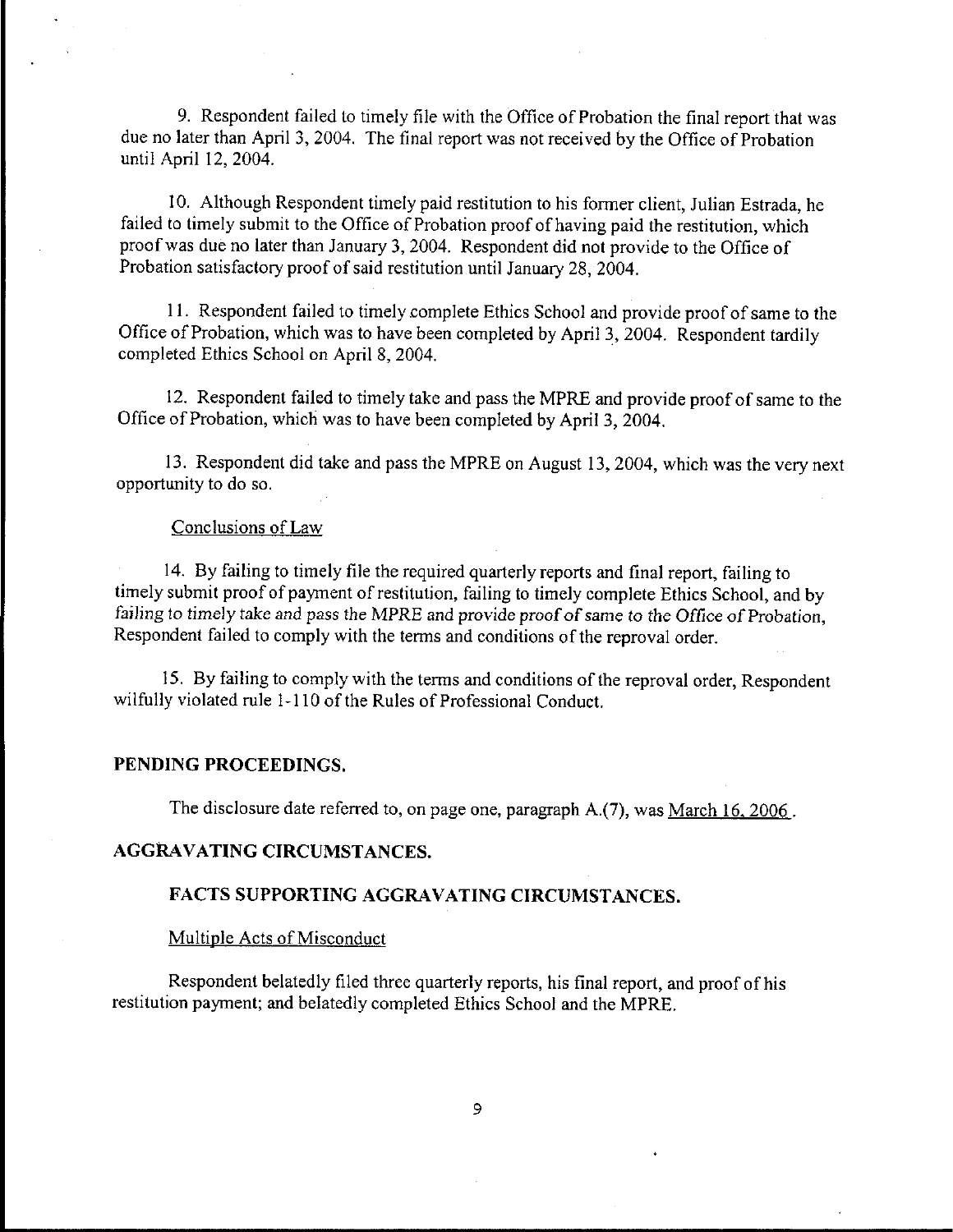# MITIGATING CIRCUMSTANCES.

#### ADDITIONAL MITIGATING CIRCUMSTANCES.

Respondent was cooperative with the State Bar during this proceeding and expressed remorse for his untimely compliance with the reproval conditions.

# STATE BAR ETHICS SCHOOL EXCLUSION.

The protection of the public and the interest of justice does not require completion of Ethics School as Respondent attended Ethics School on April 8, 2004 and passed the test given. (See *In the Matter of Johnson* (Review Dept. 2000) 4 Cal. State Bar Ct. Rptr. 179, 193.)

# MULTISTATE PROFESSIONAL RESPONSIBILITY EXAMINATION EXCLUSION.

The protection of the public and the interest of justice does not require passage of the Multistate Professional Responsibility Examination as Respondent took and passed the August 13, 2004 MPRE. (See *In the Matter of Carr* (Review Dept. 1992) 2 Cal. State Bar Ct. Rptr. 108, 119.)

#### AUTHORITIES SUPPORTING DISCIPLINE.

A. The Standards

Standard 1.3 provides that the primary purposes of disciplinary proceedings and imposing sanctions for professional misconduct are "the protection of the public, the courts and the legal profession; the maintenance of high professional standards by attorneys; and the preservation of public confidence in the legal profession."

Standard 1.6(a) provides that the appropriate sanction for an act of professional misconduct shall be the sanction set forth in the standards for the particular misconduct found. If aggravating factors outweigh mitigating factors, a greater degree of discipline than the appropriate sanction shall be imposed or recommended. (Standard 1.6(b)(i).) If mitigating factors outweigh aggravating factors, a lesser degree of discipline than the appropriate sanction shall be imposed or recommended. (Standard 1.6(b)(ii).)

Standard 2.9 provides that culpability of a member of wilfully failing to comply with the terms and conditions of a reproval shall result in suspension.

Standard 1.7(a) provides that if a member is found culpable of misconduct and has a prior record of one imposition of discipline, the degree of discipline imposed in the current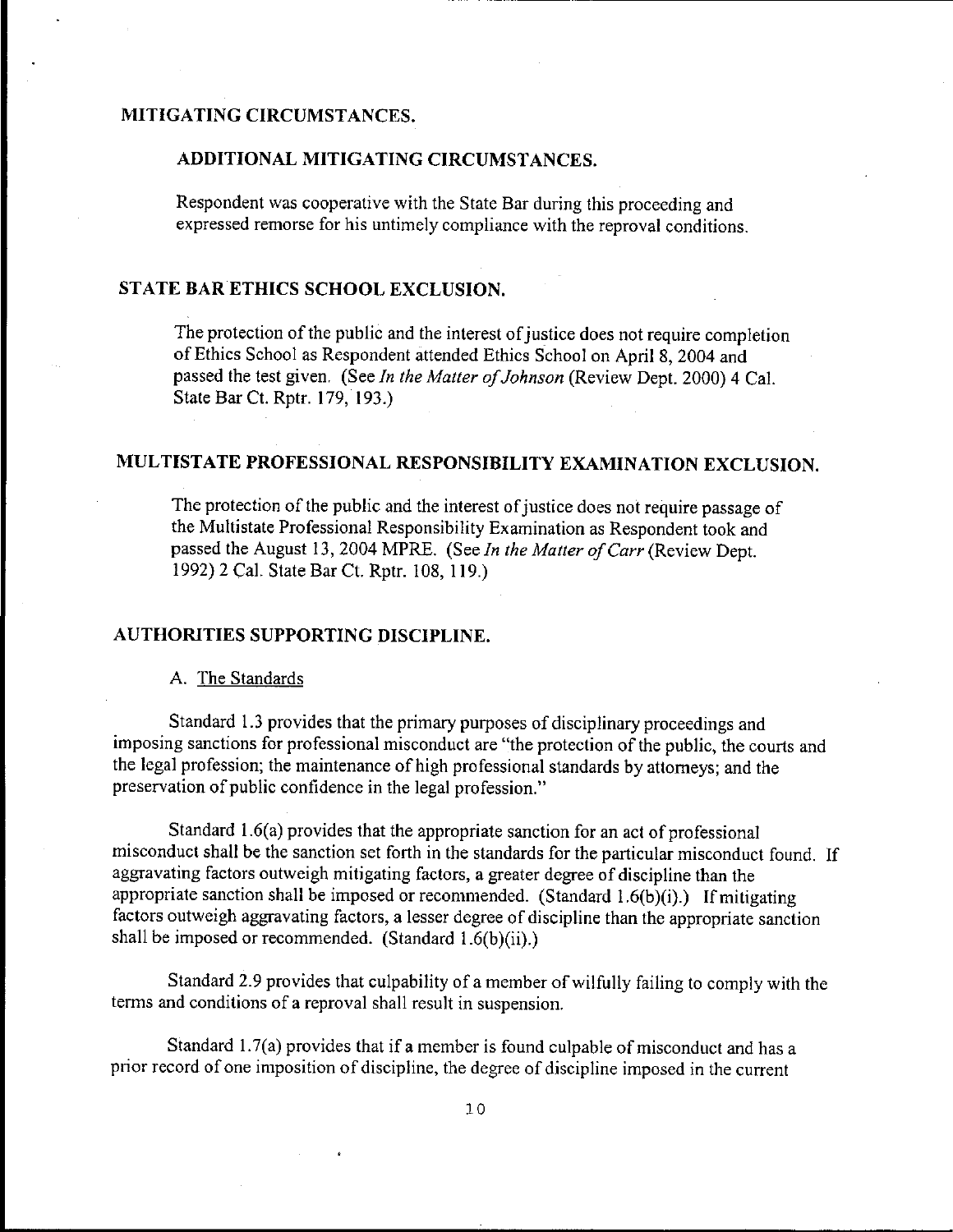proceeding shall be greater than that imposed in the prior proceeding unless the prior was remote in time and the offense for which it was imposed was so minimal that it would be manifestly unjust to impose greater discipline in the current proceeding.

The Supreme Court gives the Standards "great weight," and will reject a recommendation consistent with the Standards only where the Court entertains "grave doubts"as to its propriety. *(In re Naney* (1990) 51 Cal. 3d 186, 190; *In re Silverton* (2005) 36 Cal. 4~ 81, 91, 92.) Further, although the Standards are not mandatory, it is well established that the Standards may be deviated from only when there is a compelling, well-defined reason to do so. (See *Aronin v. State Bar* (1990) 52 Cal. 3d 276, 291; *Bates v. State Bar* (1990) 52 Cal. 3d 1056, 1060, fn. 2.)

#### B. The Case Law

#### *1. Conroy v. State Bar* (1990) 51 Cal. 3d 799.

Conroy failed to take and pass the Professional Responsibility Examination ("PRE") as a condition of a private reproval within one year of the effective date of the reproval. Conroy tardily took and passed the PRE at the next available opportunity, before the State Bar filed the reproval violation proceeding. Conroy defaulted at the Hearing Department level and was found culpable of a wilful violation of rule 9-101 of the former Rules of Professional Conduct, the precursor to rule 1-110 of the Rules of Professional Conduct.

The Supreme Court deemed Conroy's belated passage of the PRE at the next available *opportunity* to be an "extenuating factor," *but* not *"significant mitigation." In* aggravation, the Court found that Conroy had the one prior private reproval; that he failed to appreciate the seriousness of the charges and the importance of participating in the State Bar proceedings by defaulting; and that by suggesting on review that his misconduct was a mere technical lapse, he had failed to show remorse for his misconduct. On balance, the Supreme Court concluded that aggravating circumstances significantly outweighed mitigating circumstances and imposed a one-year suspension from practice, stayed, with a one-year period of probation on terms and conditions including a sixty-day actual suspension.

## *2. In the Matter of Meyer* (Review Dept. 1997) 3 Cal. State Bar Ct. Rptr. 697.

Meyer violated conditions attached to a private reproval by filing one probation report late, failing to file two other probation reports, and by not certifying his completion of six hours of continuing legal education. In aggravation, Meyer had two prior impositions of discipline (both private reprovals); committed multiple acts of misconduct; showed indifference toward rectification of his misconduct; and failed to cooperate in the proceedings by not filing a pretrial statement; failing to attend three pretrial hearings; and defaulting at the time of trial. There were no circumstances in mitigation. The Review Department concluded that Meyer's misconduct called for a higher level of discipline than had been imposed by the Supreme Court in *Conroy v. State Bar, supra,* 51 Cal. 3d 799, and recommended the imposition of a two-year suspension from practice, execution stayed, and a three-year probation on terms and conditions including a 90-day actual suspension.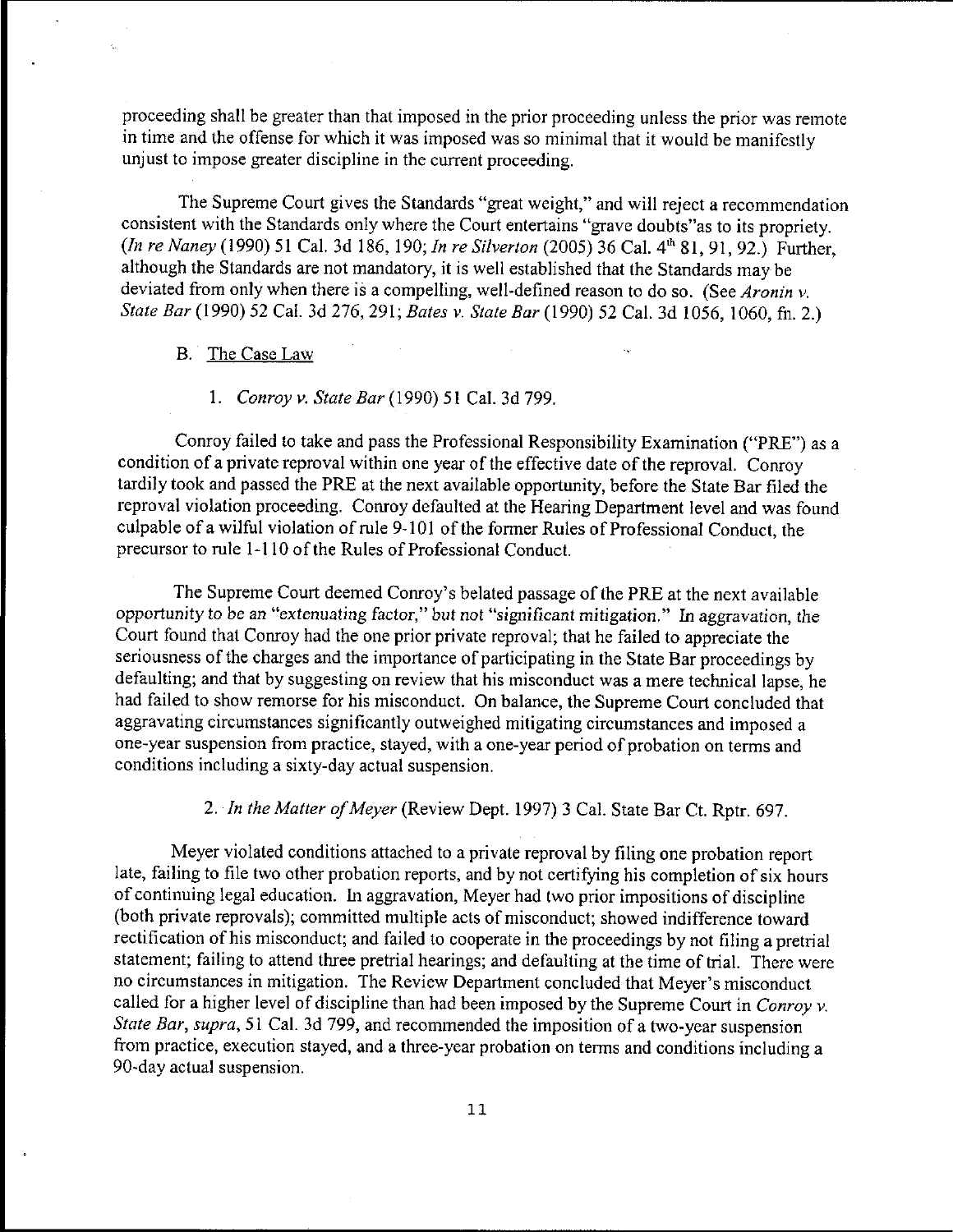## *3. In the Matter of Stansbury* (Review Dept. 2000) 4 Cat. State Bar Ct. Rptr. 103.

Stansbury was publicly reproved in a matter in which he defaulted in the State Bar Court. Conditions attached to the reproval included Ethics School attendance and payment of restitution to a former client. Stansbury was alleged to have violated both the Ethics School and restitution conditions. He did not answer the notice of disciplinary charges, and his default was entered in the second case, as it had been in the first. The State Bar sought review of the Hearing Department's default decision due to a disagreement with the Hearing Department's application of the then recently enacted rule 205 of the Rules of Procedure of the State Bar. The Review Department conducted its review de novo, including the recommended discipline. The Review Department found in aggravation that Stansbury had a prior record of discipline and demonstrated a contemptuous attitude toward the disciplinary proceeding by allowing his default to be entered. The Review Department concluded that *In the Matter of Meyer, supra,* 3 Cal. State Bar Ct. Rptr. 697, provided an apt comparison and recommended the imposition of a twoyear suspension from practice, stayed, with a 90-day actual suspension and until several ancillary conditions were met.

*Conroy, Meyer* and *Stansbury* are more egregious than the current case because they involve a defaulting and/or a non-cooperative attorney. Therefore, it is appropriate to impose less discipline in the current case than that imposed in *Conroy, Meyer* and *Stansbury.* The attorney in *Meyer* had two prior impositions of discipline and presented no mitigating factors. Here, Respondent has only one prior discipline and there are mitigating factors including his cooperation, remorse, his belated passage of the MPRE at the next opportunity; and his recognition of wrongdoing.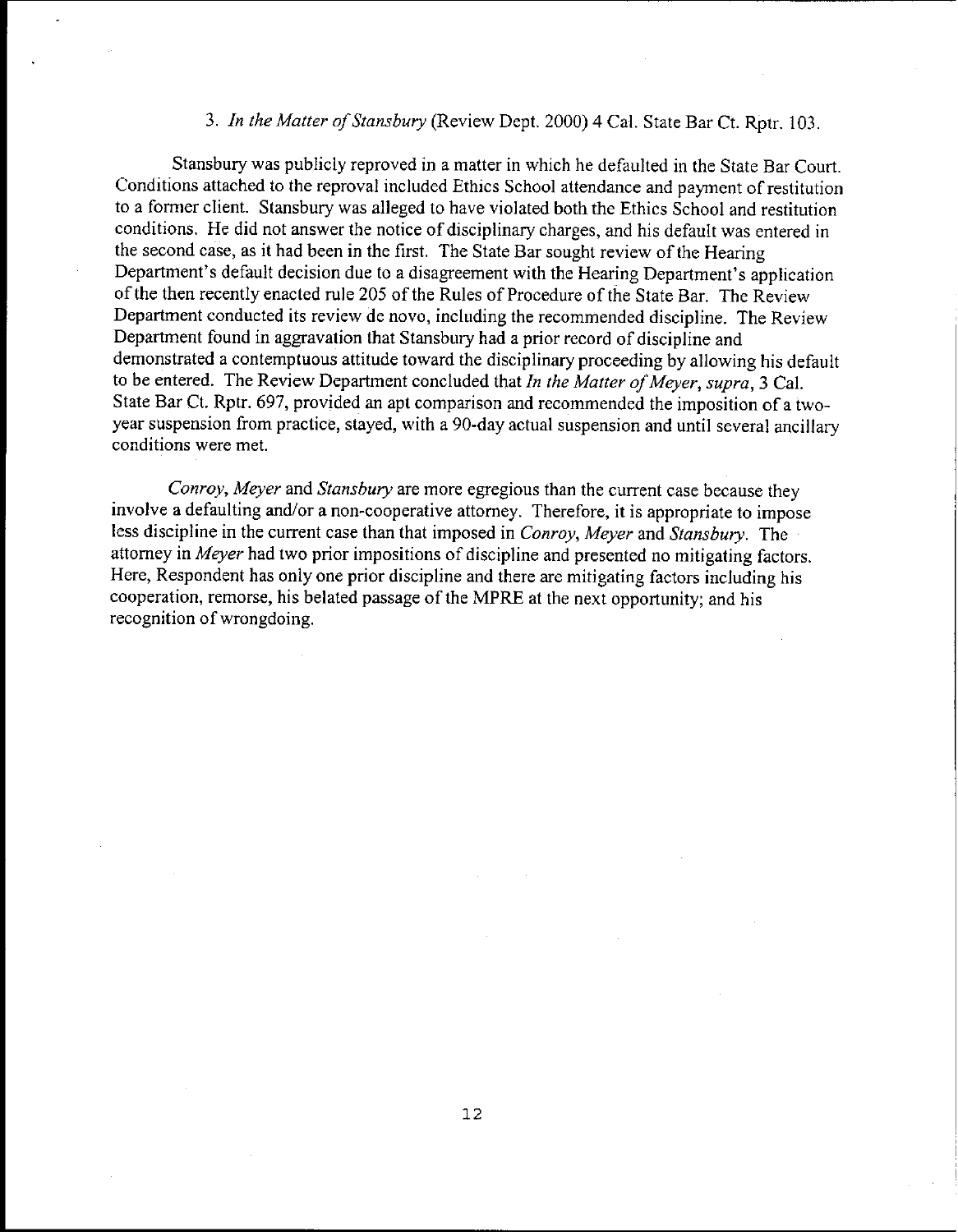**(Do not write above this line.)**

| <b>In the Matter of</b>            | Case number(s):  |
|------------------------------------|------------------|
| Leslie Walker Van Antwerp,<br>TTTi | $04 - H - 11844$ |

# **SIGNATURE OF THE PARTIES**

**By their signatures below, lhe parties and their counsel, as applicable, signify lheir agreement** with each of the recitations and each of the terms and conditions of this Stipulation Re Facts, **Conclusions of Law and Disposition.**

**/ 1 March 200 / Willy Walker a Strip I** Date **~[R~Re~on~t's si~na~re ~ - - [~** -<del>L</del>eslie Walker Van Antwerp, III<br>Pmntnome

**~ Respondent's Counsel's signature** 

JoAnne Earls Robbins<br>Prinfname

 $Dend$  $\Box$ 

**Diane** J. Meyers **Print name**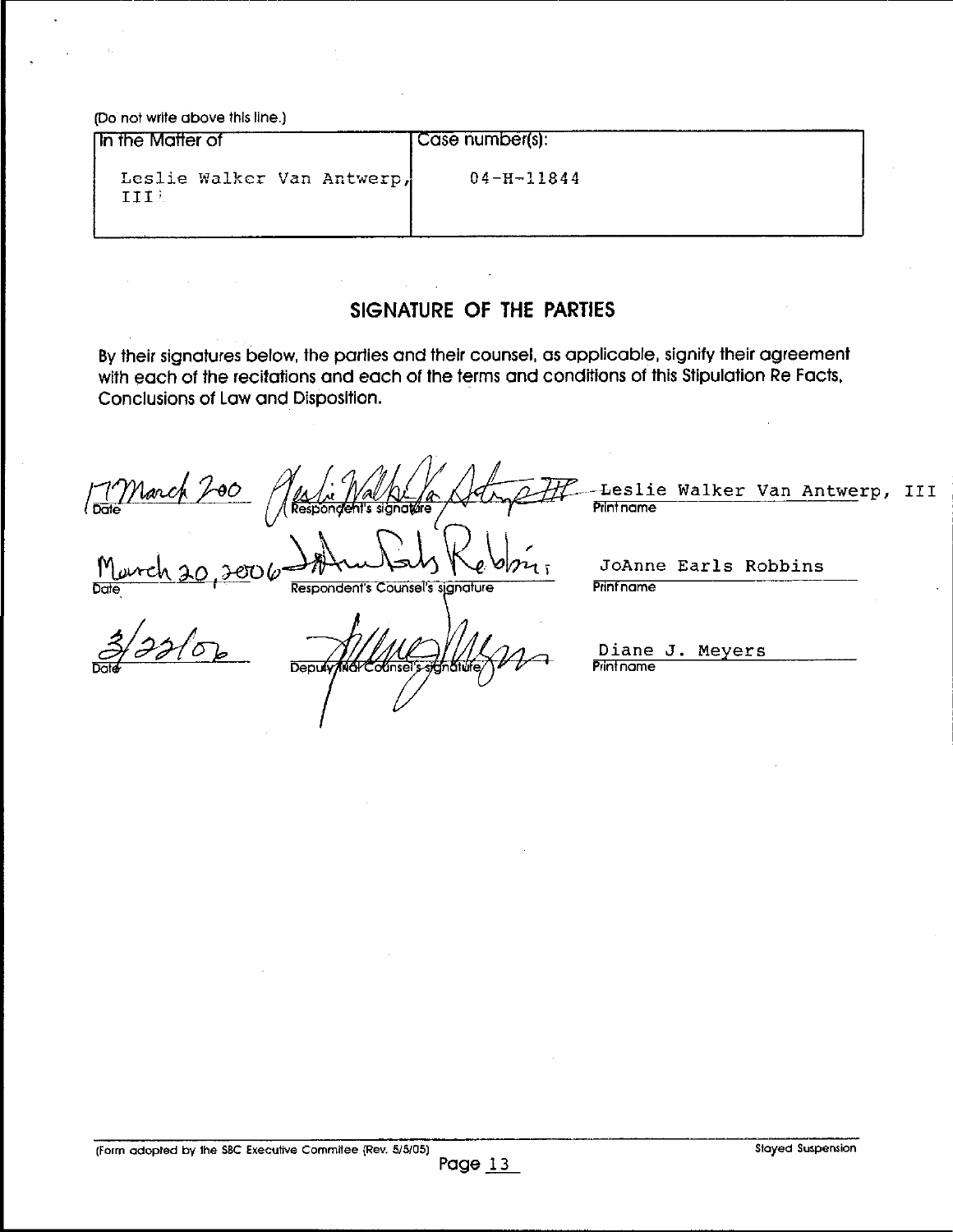(Do not write above this line.)

| In the Matter of               | Case number(s):  |  |
|--------------------------------|------------------|--|
| Leslie Walker Van Antwerp, III | $04 - H - 11844$ |  |
|                                |                  |  |
|                                |                  |  |

# **ORDER**

Finding the stipulation to be fair to the parties and that it adequately protects the public, IT IS ORDERED that the requesled dismissal of counts/charges, if any, is GRANTED without prejudice, and:

The stipulated facts and disposition are APPROVED and the DISCIPLINE RECOMMENDED to the Supreme Courl.

[] The stipulated facts and disposilion are APPROVED AS MODIFIED as set forth below, and the DISCIPLINE IS RECOMMENDED to the Supreme Court.

**T** All Hearing dates are vacated.

The parties are bound by the stipulation as approved unless: 1) a motion to withdraw or modify the stipulation, filed within 15 days after service of this order, is granted; or 2] this court modifies or lurther modifies the approved stipulation. (See rule 135[b), Rules of Procedure.) The effective date of this disposition is the effective date of the Supreme Court order herein, normally 30 days after file date. (See rule 953(a), California Rules of Court.)

 $0324/06$ 

**Date** 

Ve M

Judge of the state Bar PleasTEL